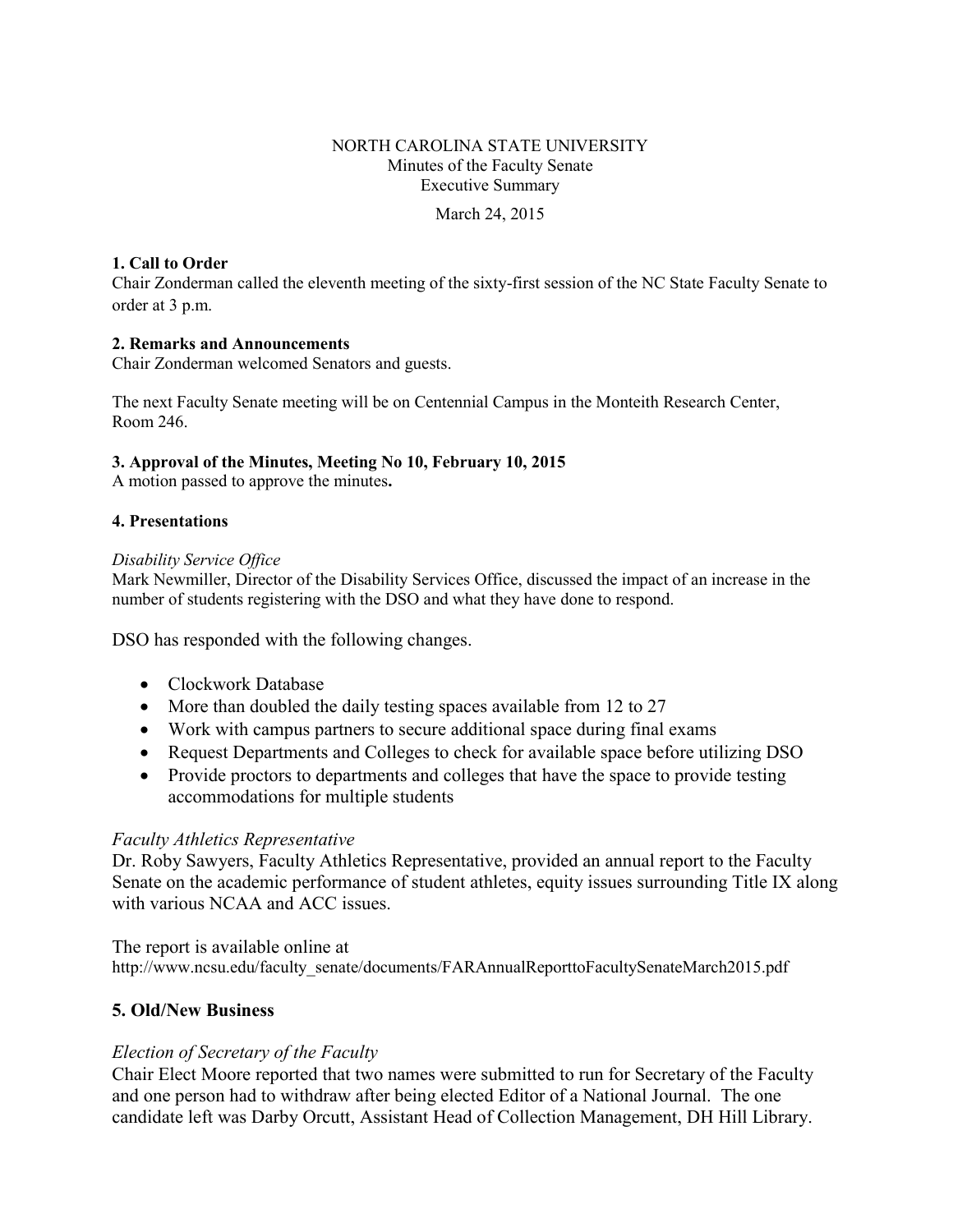A motion was made and seconded to accept Senator Orcutt by acclamation. The motion passed without dissent.

*Resolution to Recommend a University Standing Committee on Lectures and Speakers* The resolution was presented for a first reading and discussion.

The resolution will be presented for a second reading at the next meeting.

*Resolution of Commendation for Dr. Betsy Brown* A motion passed to waive a second reading of the resolution.

The motion passed unanimously to approve the resolution.

*Student Senate Resolution #42 – "Indigenous Peoples' Day* A motion was made and seconded to endorse the resolution.

After much discussion the motion passed to endorse the resolution.

### *BOG Proposed Policy on Chancellor Searches*

Chair Zonderman stated that the Board of Governors proposed some substantive revisions in the way Chancellor searches are conducted at all constituency campuses. The BOG wants to rewrite the policy, which will give them more of a day to day role in the Chancellor search process on each campus, whereas the current policy basically says that each campus runs the search and then presents candidates to the President of the System who in turn presents them to the Board of Governors to name a Chancellor.

The senators provided feedback on the issue. The Governance Committee will present a resolution at the next meeting.

#### **6. Adjourn**

A motion passed to adjourn the meeting at 4:50 p.m.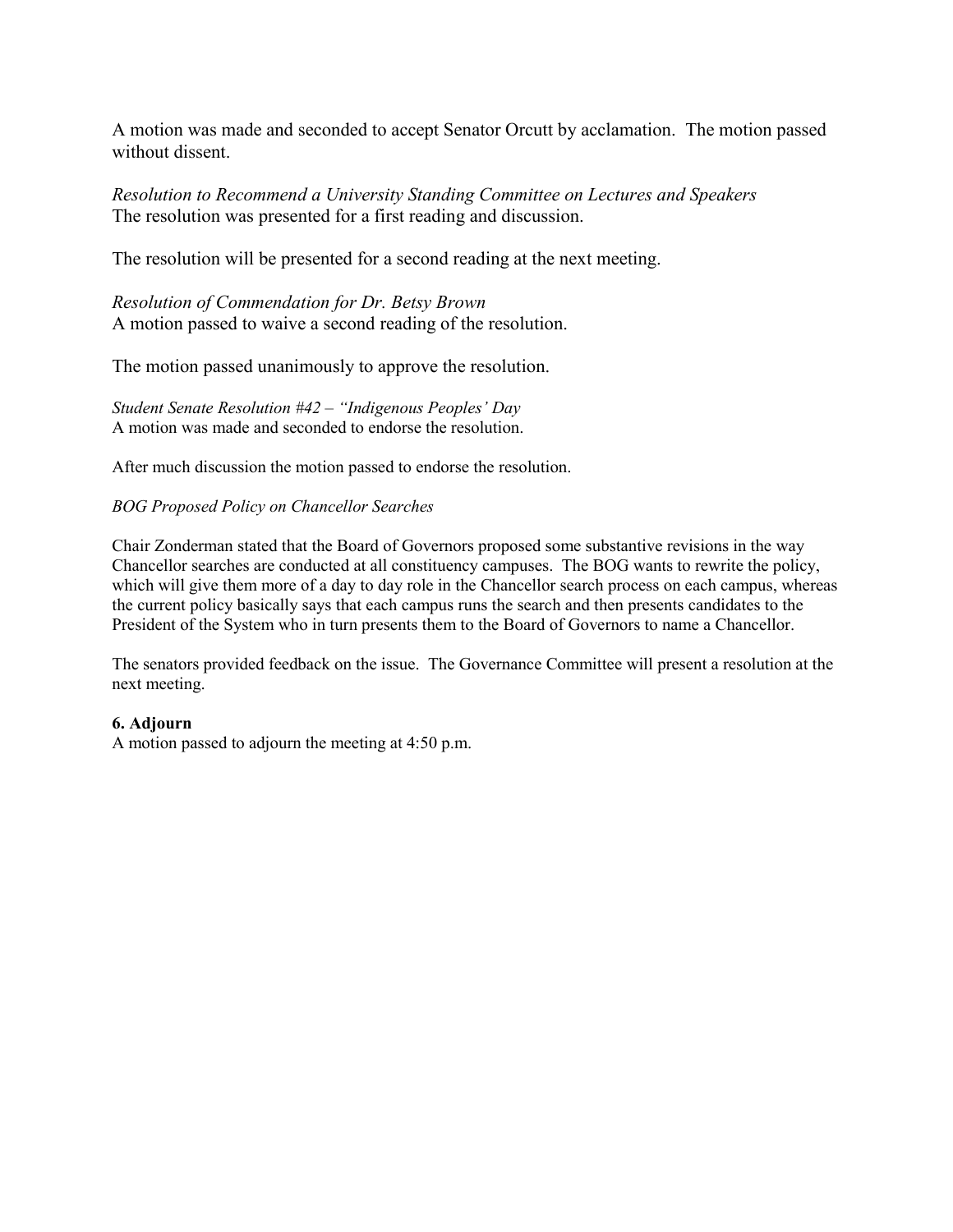### NORTH CAROLINA STATE UNIVERSITY Minutes of the Faculty Senate March 24, 2015

## *R***egular Meeting No. 11 of the 61stth Session: Faculty Senate Chambers March 24, 2015**

**Present:** Chair Zonderman, Secretary Daley, Chair-Elect Moore; Parliamentarian Fath; Senators Ash, Banks, Baumer, Bernhard, Bird, Borden, Bullock, Byrnes, Cubbage, Davidian, Fleisher, Fuentes, Gunter, Holden, Knopp, Laffitte, Orcutt, Sotillo, Williams

**Excused:** Provost Arden; Senators: Auerbach, Lunardi, Levy, Smith

**Absent:** Senators: Allaire, Bartlett, Brady, Devetsikiotis, Edwards, Heitmann, Krause, Moore, Nafh-Abbenyi, Scearce, Spontak, Steer

G**uests:** P.J. Teal, Chancellor's Office; Eileen Goldgeier, General Counsel; Louis Hunt, EMAS; Deborah Yow, Director of Athletics; Michael Lipitz, Sr. Associate Athletics Director; Diane Moose, Sr. Associate Athletics Director; Duane Larick, Provost Office; Roy Baroff, Faculty Ombuds; Betsy Brown, Provost Office; Josh Teder, Student Senate ProTempore; Jose Picart, Vice Provost; Mark Newmiller, Director, Disability Services

### **1. Call to Order**

Chair Zonderman called the eleventh meeting of the sixty-first session of the NC State Faculty Senate to order at 3 p.m.

#### **2. Remarks and Announcements**

Chair Zonderman announced that the April 7<sup>th</sup> meeting will be held on Centennial Campus at the Monteith Research Center, Room 246.

### **3. Approval of the Minutes, Meeting No. 10, February 10, 2015**

Minutes of the February  $10<sup>th</sup>$  meeting were approved as submitted.

### **4. Presentations**

### *Disability Service Office*

Mark Newmiller, Director of the Disability Services Office, discussed the impact of increase in the number of students registering with the office and what they have done to respond.

Newmiller reported that as of 12/18/14 about 3% of NC State students are using accommodations, and 11% of undergraduates reported having a disability in 2003-04 and 2007-08, but not all of those students registered with the disability services office. That means there are more than 3,000 students who are on campus that may request accommodations at any time or register with the Disability Service office.

Newmiller stated that the demographics break down the disability categories by numbers and it also breaks down the numbers in each college. DSO data from previous years is also available on the Disability Services homepage.

### *Testing Statistics*

2013-2014 academic year

• Provided testing accommodations for 953 students on behalf of 868 faculty members. Those numbers are for Summer I, II, spring and fall and there may be some repeats.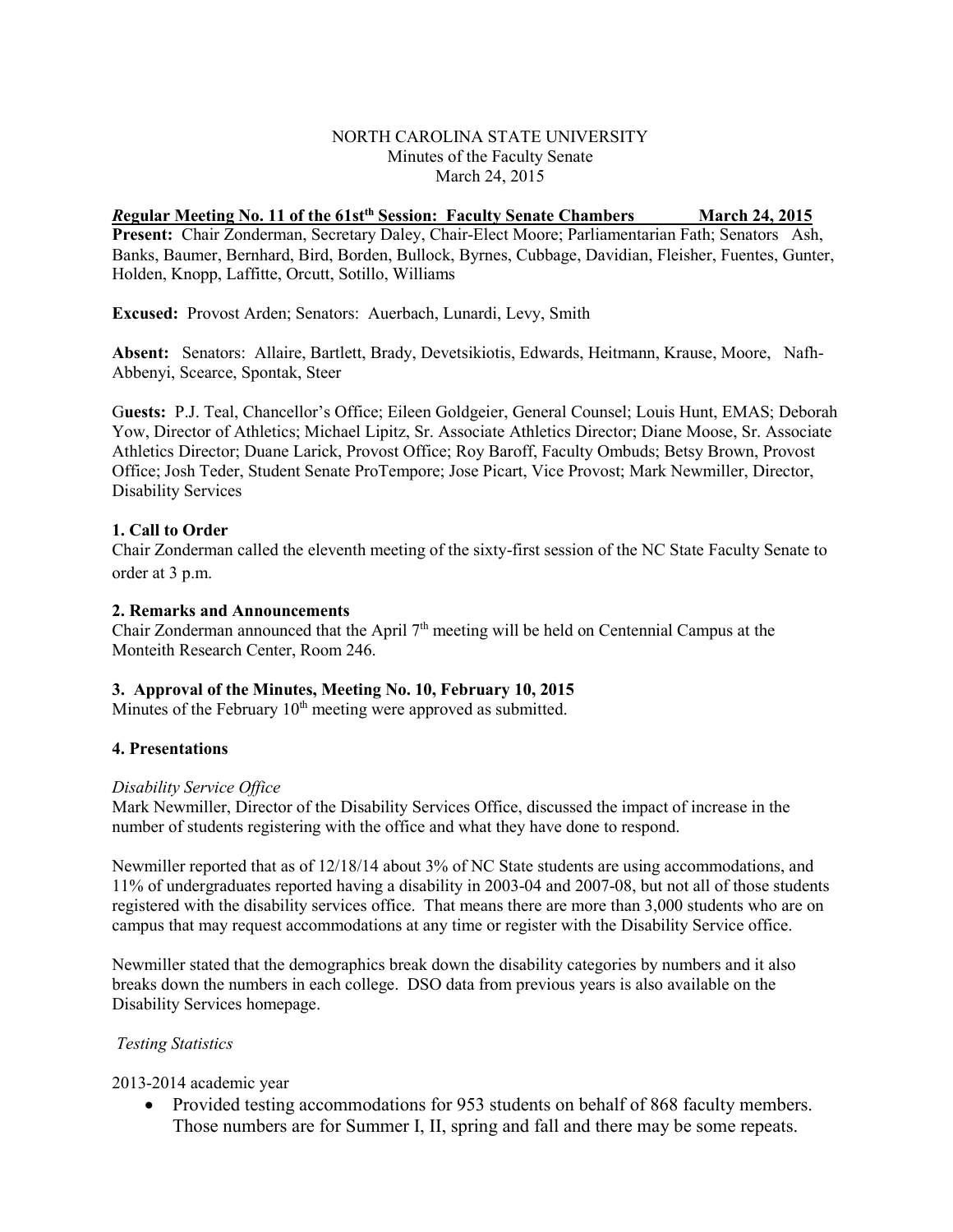- Printed, administered, scanned and returned 3845 tests/quizzes and 1381final exams students on behalf of faculty
- Provided AT and/or alternate format for over 93 exams

## *ADA Amendments Act of 2008*

Newmiller, asked, "Why are so many students registering for DSO and utilizing accommodations?" The biggest one was significant changes to the ADA's definition of "disability." It removed the burden that was placed on people who have disabilities to prove that they have a disability. He said if a student has a disability the DSO is not going to argue the point, but instead they are going to assume that students have a disability if they have the documentation.

## *Awareness*

The availability of accommodations in high schools—Newmiller stated that they are more present on campuses across the country. There is a lot more awareness.

Newmiller stated that with the ADA Amendments Act, the law changed, but we still require documentation to register with the office. All it means is that someone who has anxiety may not have necessarily met our definition of a personal disorder, but now anxiety is included in that definition.

Newmiller stated that DSO has responded with the following changes.

- Clockwork Database
- More than doubled the daily testing spaces available from 12 to 27
- Work with campus partners to secure additional space during final exams
- Request Departments and Colleges to check for available space before utilizing DSO
- Provide proctors to departments and colleges that have the space to provide testing accommodations for multiple students

## *Questions and Comments*

*Secretary Daley commented that he is more concerned about the availability of accommodations that the faculty can use to help the students. He has a blind student this semester and would like more information on a program called TOAST.* 

Newmiller explained the program as being a device where someone can hand draw bar graphs that are sent through a special "toaster" that prints software, which uses special ink to raise it up to help a student with low vision. The service is done through the Disability Services office. The document can be created in word so that a student with low vision or blindness can use a screen reader that will actually read the information.

*Senator Knopp stated that about 3% of his class uses the Disability Office. He is concerned with the space that is being provided. He wants to know if there are any plans for expansion.*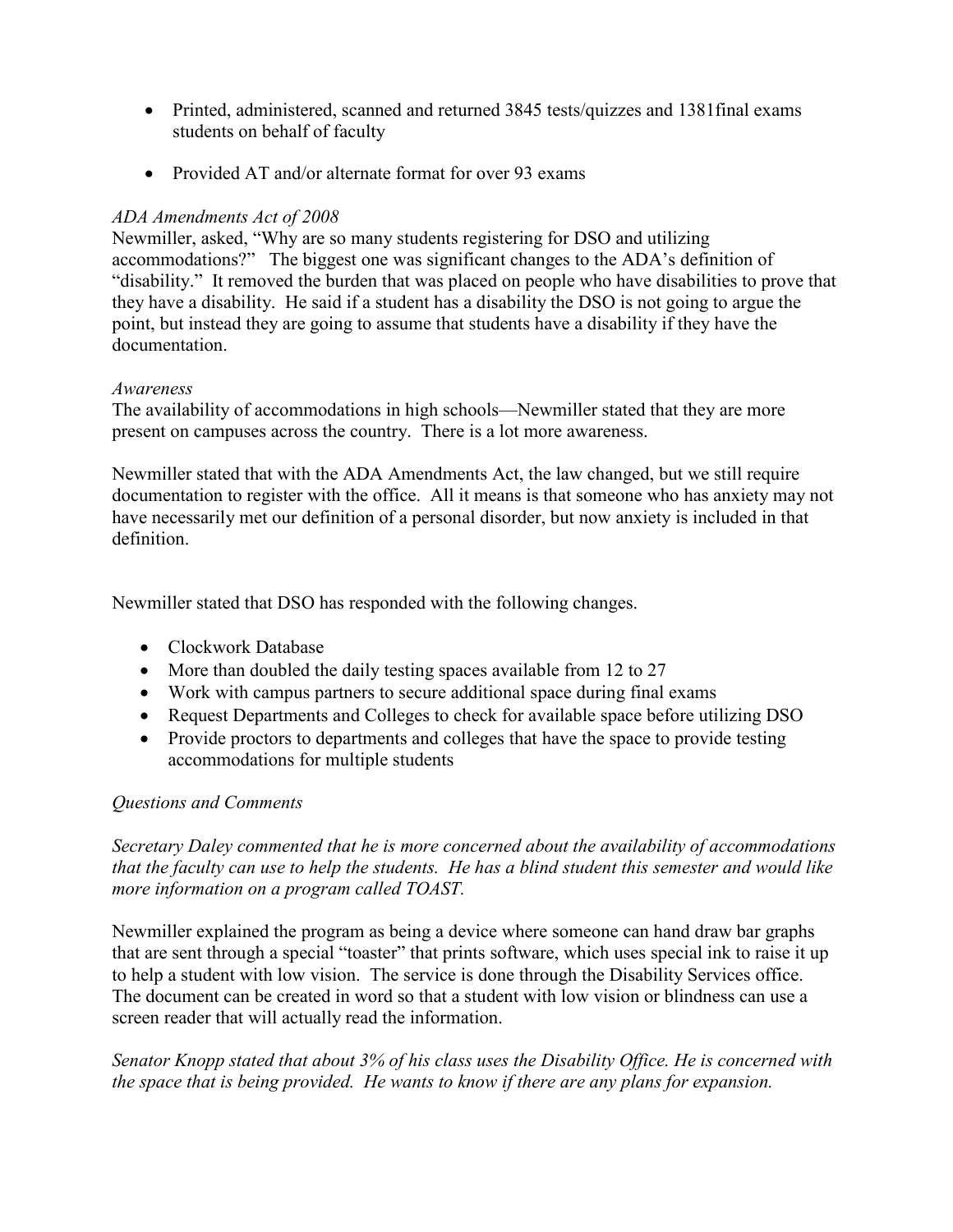Newmiller stated that space is the highest commodity and there just isn't any space. He suggested that faculty check with their departments/colleges to see if there is space available, because sometimes there will not be enough room for everyone and in those instances, there will be that two times test. He said one solution is to create two tests, but what happens when you create two tests is now you are running into the liability of a student claiming that one test is harder than the other. Short term he doesn't know what the solution is.

Senator Borden stated that if you think about some of these larger classes, the issue is not even a second test because if you were going to have a second test then you have to collect the eight or nine people and get them to guarantee that they can all take it at the same time. Nobody is suggesting that we are going to make an individual test for each student. Therefore we need to forcefully say if we are mandated legally to provide this service then the university has the responsibility to develop the service. Chapel Hill has a building for testing. We need a building for testing. If the numbers are going to grow we need a facility that provides the ability for it to happen in a reasonable way.

Senator Williams stated that he usually has one or two students at the most. In the past, typically the student wouldn't specify taking it at the testing facility, instead they would work it out where he could accommodate that student. That seems to have stopped. Students now almost invariably will sign up for that space and he wonders if there has been some change in procedure or advice that he can no longer provide the space

Newmiller stated that they prefer that it be handled in house and the students also prefer it that way.

*Chair Elect Moore stated that she is curious if the amount of time a student is given is something that is written into law, because when they take the exam at DSO the start and end time is recorded. She noted that her students almost always would have had plenty of time to take it in class, so is double time a requirement?* 

Newmiller stated that the time is based on documentation and the student's report. When a student request more time, we have to contact their doctor and talk with them. There are a lot of students who request double time or time and a half who probably if they were in the class would be the first person to finish. However, if they don't have the extra time, the anxiety over their disability doesn't allow them to take the test.

### *Faculty Athletics Representative*

Roby Sawyers, FAR, introduced members of the Athletic Department.

Dr. Sawyers stated that part of the Athletics Council's charge is to provide an annual report to the Faculty Senate related to the academic performance of student athletes, equity issues surrounding Title IX along with various NCAA and ACC issues.

Sawyers stated that it is a requirement for NCAA institutions to have a Faculty Athletic Representative. That person is appointed by the Chancellor for a six to eight year term and then can be renewed. The reason for this long term is to learn about the NCAA rules.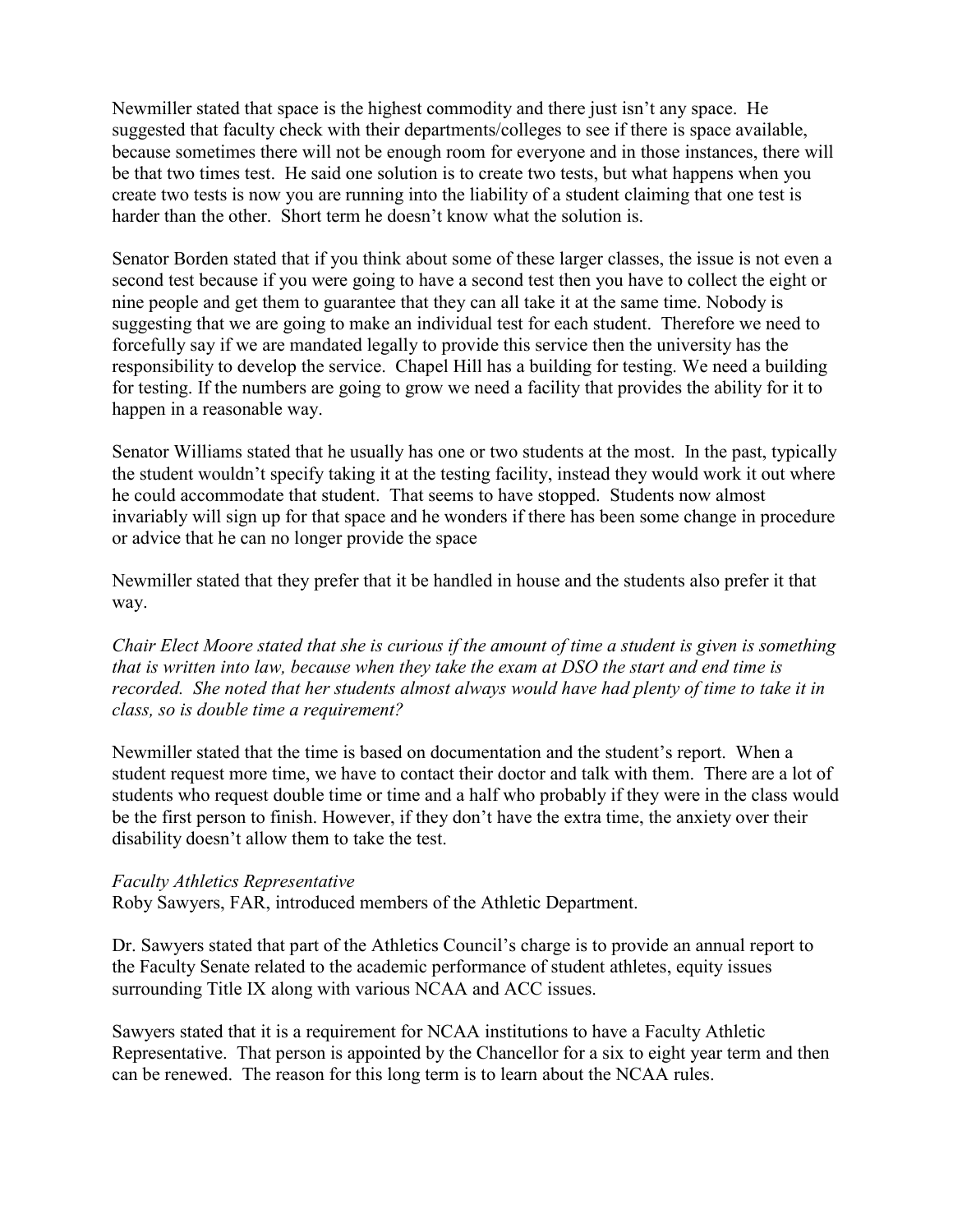Sawyers explained that the FAR's charge is liaison between the faculty and athletics. Part of the charge is to also help the Chancellor and Athletics Director to ensure institutional control of athletics and academic integrity of our programs. In that regard the Faculty Athletic Representative is the certifying officer for the university. He certifies initial and continuing eligibility of all the student athletes. He also serves as the person outside athletics who will approve various waivers to the NCAA for all kinds of issues that may come up with student athletes in which we request a waiver of a normal NCAA rule.

The FAR serves on search committees for coaches and as well as serves as the Chair of the Council on Athletics. The Council includes thirteen faculty members of the nineteen total members. It also includes a couple of student athletes, a coach, a couple Wolf Pack Club members, but the majority of the Council members are faculty. Of that thirteen, seven faculty members are appointed by the Faculty Senate and the other six are appointed by the Chancellor, which includes the Faculty Athletics Rep. and the Chair of the Faculty Academic Committee. That group of faculty determines the academic eligibility and continuing academic eligibility of the student athletes and that has been an important role that NC State has done differently than a lot of institutions for a lot of years.

The Faculty Academic Committee and Council review whatever issues they choose to in regards to academics and student athletes. They can report to the Chancellor independently of the FAR.

Dr. Sawyers stated that he meets with his counterpart several times a year to deliberate various conference rules and regulations. For example, issues concerning intra conference transfers from one ACC school to another are limited in certain aspects and the FAR will agree or not agree to waivers that student athletes may face when they try to transfer from one ACC institution to another.

## *Student Athlete Population*

Dr. Sawyers stated that there are student athletes in all majors across campus. He reported that the top 5 majors of student athletes are Parks, Recreation, and Tourism (25%); Business (12%), Engineering (10%) Biological Sciences (9%), and Communication (7%).

Dr. Sawyers reported on the academic performance of the student athletes over the last two semesters. He stated that the overall GPA's are pretty impressive. There are 13 teams out of 21 with a cumulative GPA of more than 3.0 and if you look at individual teams the GPA's tend to range between 2.5 and 3.5.

## *Senator Knopp asked, how does that compare with the general population?*

Sawyers said he doesn't know, that is something he is going to have to look at.

## *Senator Fleisher commented that the GPA's seem to be trending down, is that correct?*

Sawyers stated that the fall 2014 GPA was a little lower than we have had in the past. If you look back at spring the average GPA was a 3.04, one of the highest that we have had. Generally you will see a lower GPA in the fall than in the spring because you have a lot of kids that are playing football.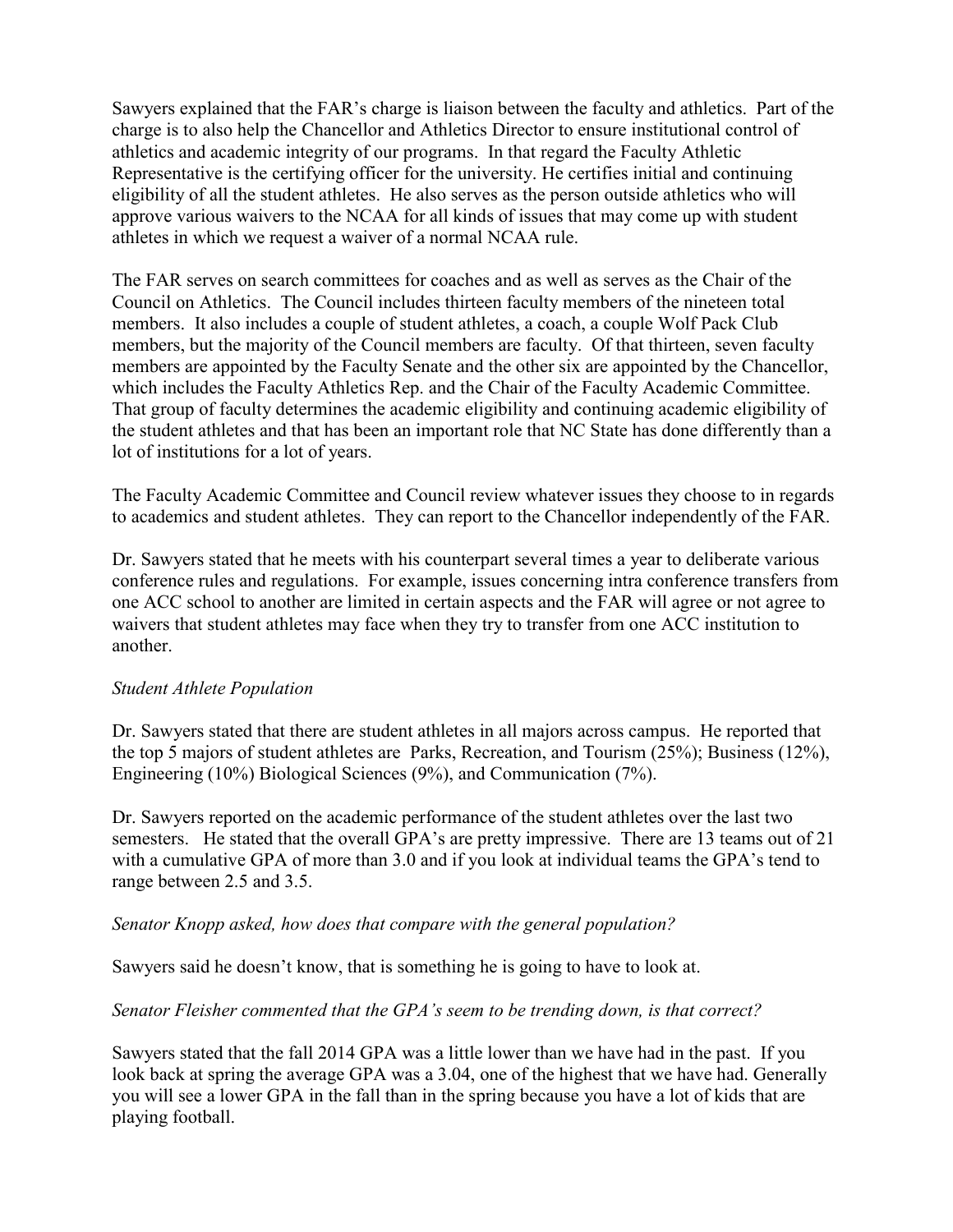*What is the difference between fall 2010 with fourteen teams and fall 2014 with nine teams with the greater than 3.0 GPA?*

Sawyers responded that he doesn't know specifically what that fall off was.

*Senator Fleisher commented that in watching all the basketball games and during the last two weeks assuming you start with the ACC tournament and make it to the NC AA tournament, how do the athletes make up all of those missed classes.* 

Sawyers stated that they try to minimize their missed class time as much as possible. They are on a lot of charter flights when they go out of town. He said they come back and forth in between times.

Debbie Yow, Athletics Director, stated that the basketball team has been in class Monday, Tuesday, and will be in class all day tomorrow. They chose not to leave until 5 p.m. to make sure they finish their classes. They have Thursday and Friday and they will come home on the charter Sunday night as long as the NCAA provides it. Last week was problematic because they played on Thursday and departed on Tuesday afternoon. They missed all of Wednesday, Thursday, and Friday.

Yow stated that they travel with an academic support individual who is assigned to men's basketball. The team is doing study tables and assignments on the road. She said it is not the same thing and we are as concerned about it as anyone. It is an issue that we have to watch.

Sawyers stated that during the regular season absences from class is something that is monitored closely.

Senator Bullock added that it impacts women's basketball as well. They got back at 2 a.m. and still have to be in class at 8 a.m. They might come in tired and exhausted, but they still have to get to class. It does impact women equally to men.

Sawyers reported that the graduation rate for our overall student body isn't great, they are not nearly as high as some of the other institutions in the ACC, but our student athletes graduate pretty close to the same rate as our student body as a whole. He provided dates for the six year graduation rate for 2003-2007 and noted that he doesn't have the data for 2008 yet.

Sawyers stated that the GSR (Graduation Success Rate) holds colleges accountable for student athletes that transfer into your school, but doesn't penalize you for student athletes that transfer out like the federal rate does.

## *Chair-Elect Moore: What is the difference between the GSR and the federal graduation rate?*

Sawyers responded that it is just a matter of how it's measured for the most part. The federal rate penalizes you for students that transfer out of the program that may graduate elsewhere, but you are penalized because they didn't graduate from your institution. At the same time you have a student coming in you are not responsible for them under the federal graduation rate because the federal graduation rate just looks at students that start and finish at NC State.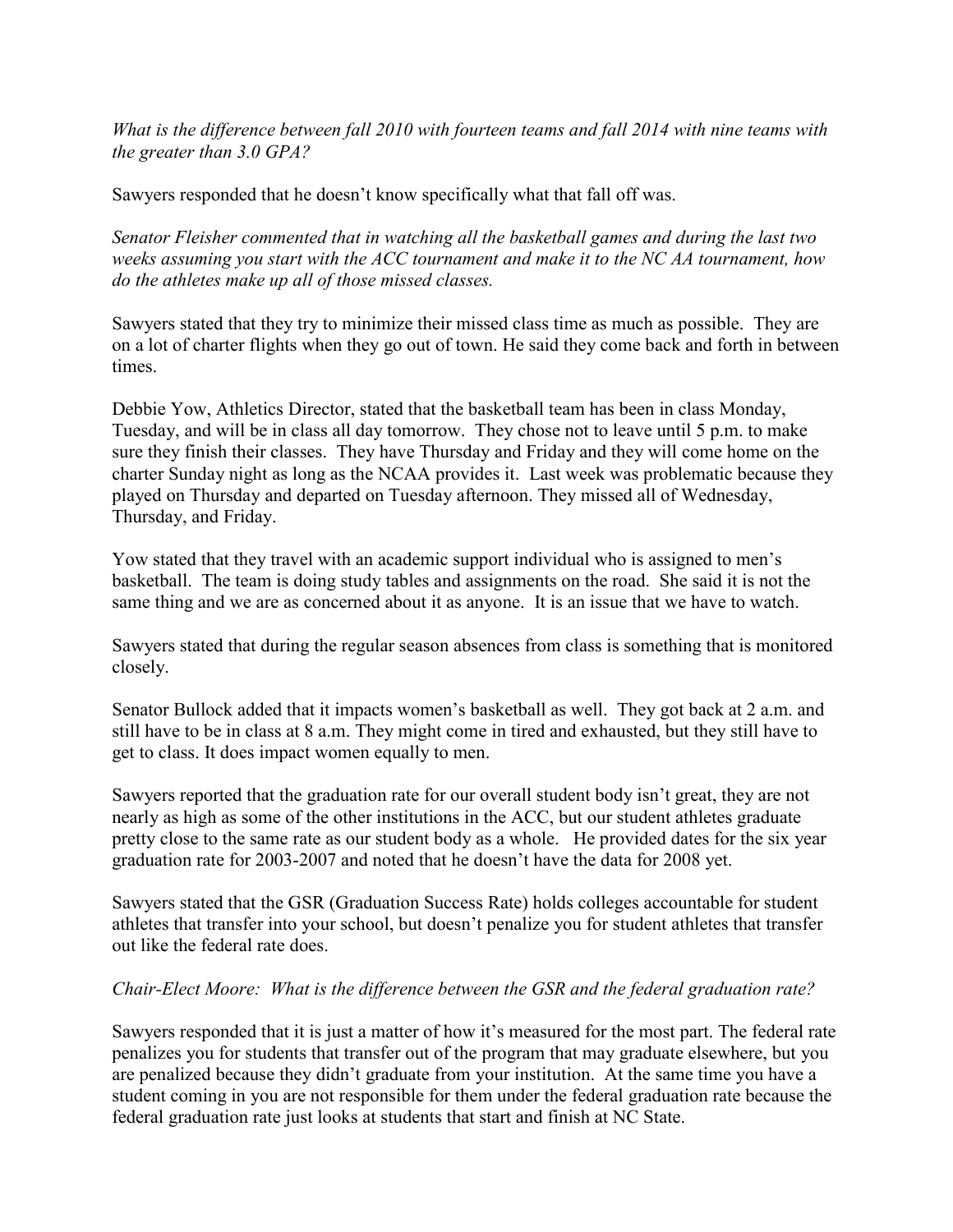Sawyers responded that he doesn't think the GSR does.

## *Monitoring Student Athletes*

Dr. Sawyers stated that for many years they have had a robust process for looking at courses that the athletes take and monitoring the grades that are earned. Once a year they look at the number and percent of student athletes and non-student athletes, not just in a class but in each section of a class and they limit the athlete student population to no more than 25% of the total students enrolled in the section of a class. They look at GPA's for non-student athletes and student athletes in each section. He noted that he receives a daily report of grade changes for student athletes.

## *What percent of the student body are student athletes?*

Sawyers responded that approximately 2% of the student body are student athletes. He stated that every semester, members of the faculty academic committee review student athletes' transcripts and degree audits as part of determining whether they are academically eligible to compete both post season play and the next semester.

## *Title IX Participation Ratio Variances*

Dr. Sawyers stated that Title IX looks at a couple of different measures, for example, participation ratio variances. For 2013-14 there is about a 3% variance, which means if you look at the overall undergraduate enrollment about 44% were women and if you look at student athletes about 41% were women. They also look at scholarships to see if scholarships are allocated according to the percent of men and women participating as well. In that scenario about 42% of scholarships are given to women student athletes.

## *NCAA Duties*

Dr. Sawyers reported that the FAR participates with the Chancellor in proposing and setting NCAA rules and policy. In addition to the institution that has one vote per institution out of the 65, we also have 15 student athletes, 3 from every conference that now vote for or against these proposals that are brought by the "power five" conferences.

## *The O'Bannon Decision*

Dr. Sawyers stated that the O'Bannon Decision is where the basketball player at UCLA brought a suit against the NCAA and it is currently being appealed. As it stands before appeal, it allows schools to pay the full cost of attendance as part of their grant and aid, which is different from what we have done in the past and for NC State that would require us to pay to be competitive about \$2600 per year to every student athlete on top of the normal financial aid they receive for tuition and fees. This is an institution by institution number and it is intended to account for personal expenses of students to go back home and that sort of thing. The problem is that these numbers vary a lot across the country and across the ACC, from \$2000 to \$6000, which introduces sort of a disparity.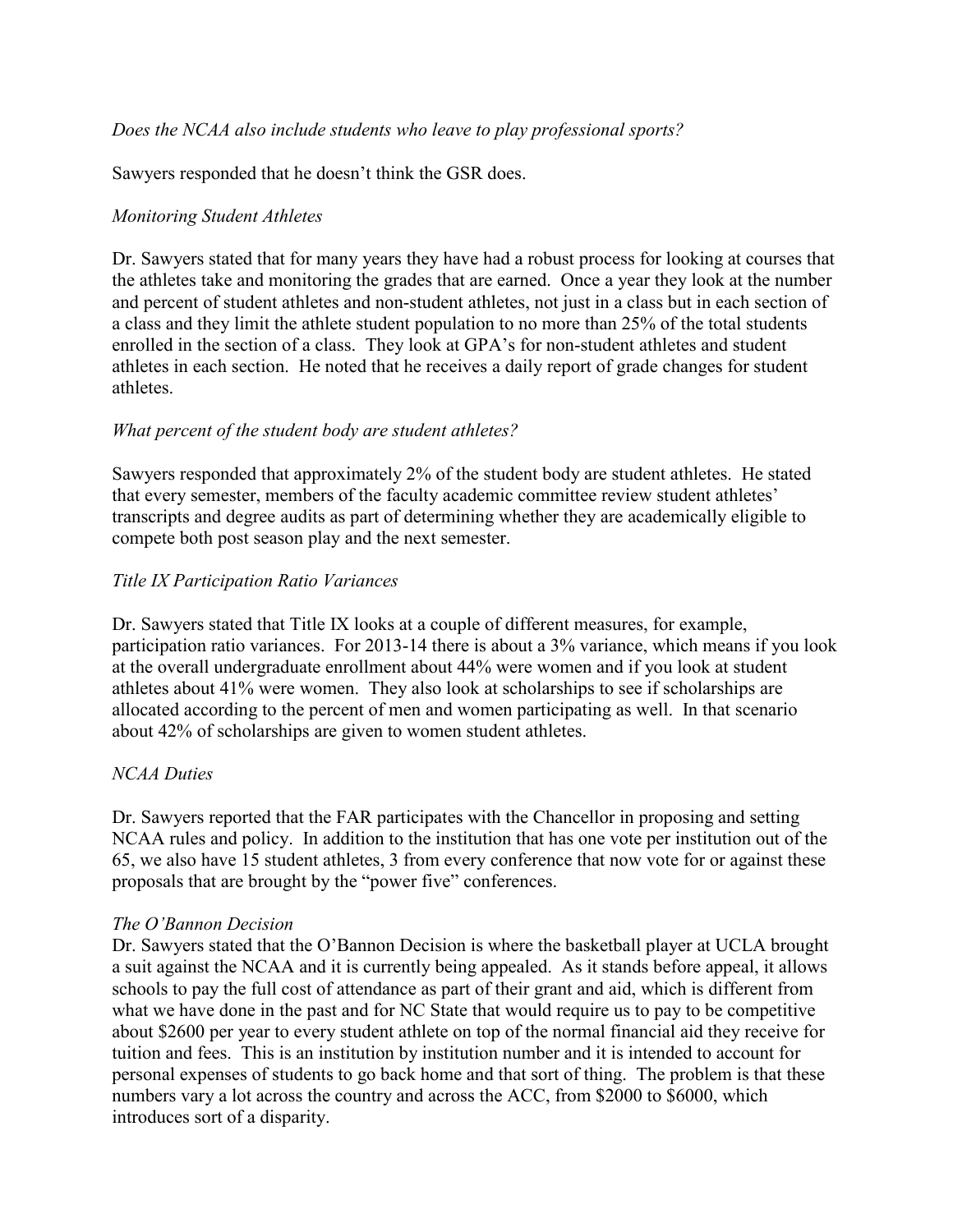O'Bannon also provides student athletes a trust fund of \$5,000 per year that they compete. It would be paid to the student athletes either when they graduate or exhaust their eligibility. These are all new things that athletics have to deal with. It is important to remember that the Department of Athletics is not state funded, it does use student fees (approximately 8%), but it is an issue for the athletic department.

## **5. Old/New Business**

## *Election of Secretary of the Faculty*

Chair Elect Moore reported that two names were submitted to run for Secretary of the Faculty and one person had to withdraw after being elected Editor of a national major journal. The candidate left was Darby Orcutt, Assistant Head of Collection Management, and DH Hill Library.

Darby Orcutt gave brief remarks on why he would like to serve as Secretary.

A motion was made and seconded to accept Senator Orcutt by acclamation. The motion passed to accept Senator Orcutt as Secretary of the Faculty.

## *Resolution to Recommend a University Standing Committee on Lectures and Speakers*

Chair Zonderman stated that one of his personal goals has been to encourage the administration to eliminate committees that are not necessary and it has also been his idea that where a committee is needed you shouldn't be afraid to make a recommendation. It has occurred to several faculty that the university struggles with two things when it comes to lectures and speakers and one is that we have an incredible shortage of lectures and speakers for a university of our size and statue. The other is we do a bad job as a campus of letting folks know about speakers on campus. His hope is that the Senate will pass the resolution, which will then encourage the creation of a committee which will do both of those functions.

Senator Fleisher stated that the implications are also that there will probably be a representative from each college on the committee. This would be a focusing mechanism and an expansion mechanism and hopefully do something that we agree needs to be done.

The resolution will be presented for a second reading at the next meeting.

## *Resolution of Commendation for Dr. Betsy Brown*

Dr. Brown will be retiring from her position as Vice Provost for Academic Affairs at the end of this academic year.

A motion passed to waive a second reading of the resolution.

The motion passed unanimously to approve the resolution.

*Student Senate Resolution #42 – "Indigenous Peoples' Day*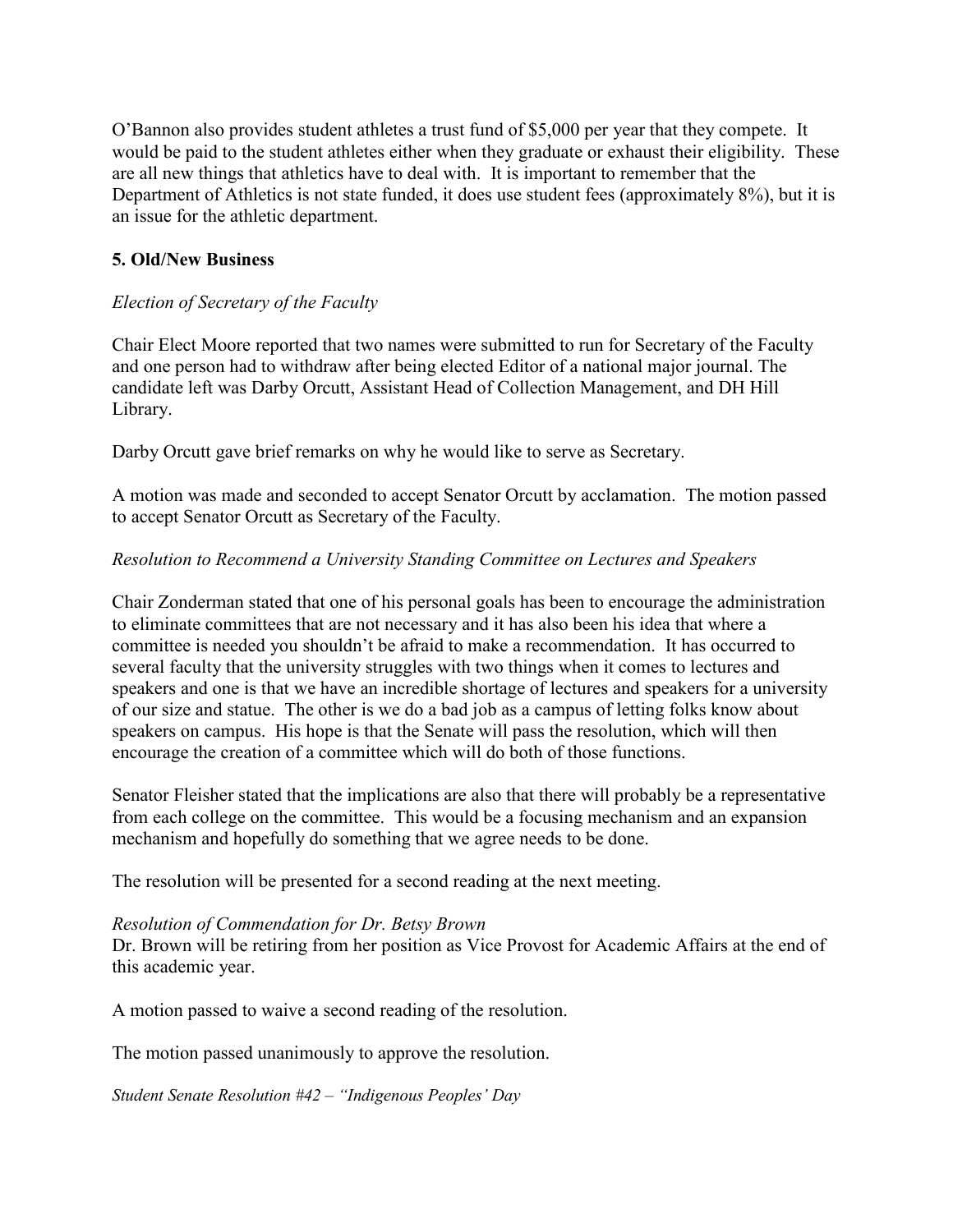A motion was made and seconded to endorse the resolution.

After much discussion a motion passed to endorse the resolution. The vote count was 9 yes, 8 no, and 1 abstention.

#### *BOG Proposed Policy on Chancellor Searches*

Chair Zonderman stated that the Board of Governors has proposed some substantive revisions in the way Chancellor searches are conducted at all constituency campuses. The BOG wants to rewrite the policy, which will give them more of a day to day role in the Chancellor search process on each campus, whereas the current policy basically says that each campus runs the search and then presents candidates to the President of the System who in turn presents them to the Board of Governors to name a Chancellor.

The Governance Committee is going to work on a resolution before the next meeting. Senator Fleisher is co-chair of the committee and would like faculty to send him feedback.

#### *Feedback*

Secretary Daley stated that having served on a Chancellor Search Committee, all of the committee members really did know this institution. If you have some nominees from the Board of Governors, you are not going to be assured that they have an understanding of whichever university they are doing this search for. Plus what is the role of the Board of Trustees now? Since you are going to have the Board of Governors' people sitting on that committee, are we going to have the trustees kind of being shown the door in reality? With this proposed process you are going to have three unranked nominees go to the President, but instead of the President sending one candidate forward he will be required to send three. The BOG will be choosing who they want and that name may not be the person that the President thinks is best for the system or the Trustees from that particular university, but that is the one they will select.

P J Teal said she knows that they asked the Board of Trustees for comment as well and the three biggest changes is the Board of Governors member on the committee, which some trustees saw as a positive because that person can also serve as an advocate. They felt the three unranked, sometimes the third candidate is a distant third so by sending three unranked candidates you put your institution in jeopardy. The trustees felt that if you are going to say three unranked candidates that you ought to let the Board of Trustees chair who has set through all the discussions as well sit alongside the Board of Governors when they are discussing the three unranked candidates, but there was also some trustees who felt that these people have been through a very deliberative process and why discredit that process by not taking their word for the ranking of the candidates.

The third big change is that it used to be that you brought in the person and the next day it was announced and now they want this period of time between bringing in the person and announcing it and when you do that it introduces the issue of someone who wants their name to be held in confidence, which there is no way, you barely can keep it in confidence overnight, so to keep it in confidence for a month is impossible. You will lose candidates who are at an institution that can't afford to have their names dangling out there.

Senator Orcutt stated that if the campus is putting forward three names, they want to make sure that they like all three of those names, so it is probably going to mean bringing more people to campus.

Senator Williams stated that this is a mole to be put into the process to influence it in ways that he doesn't think the Board of Governors should allow themselves to influence the process. This is a process that belongs on the campuses because each campus is a different animal. He is not sure that the Board has enough understanding of each campus to even select the appropriate board member to participate in this Chancellor search.